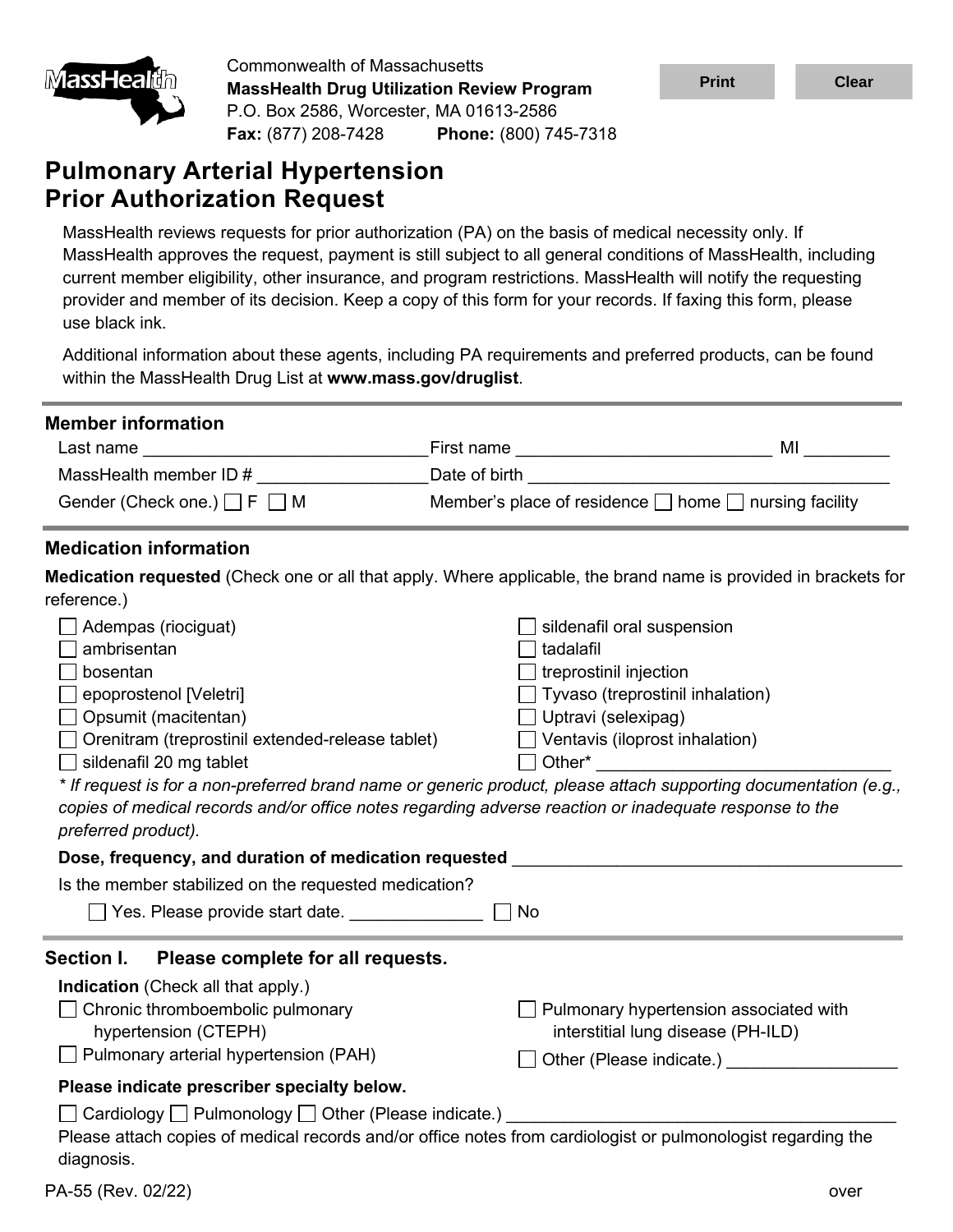### **Section II. Please also complete for tadalafil requests.**

1. Has the member tried sildenafil 20 mg tablet?

| $\Box$ Yes. Please provide the following information.*                                             |
|----------------------------------------------------------------------------------------------------|
| Dates/duration of use                                                                              |
| Did the member experience any of the following? $\Box$ Adverse reaction $\Box$ Inadequate response |
| Briefly describe details of adverse reaction or inadequate response.                               |
|                                                                                                    |
|                                                                                                    |

\_\_\_\_\_\_\_\_\_\_\_\_\_\_\_\_\_\_\_\_\_\_\_\_\_\_\_\_\_\_\_\_\_\_\_\_\_\_\_\_\_\_\_\_\_\_\_\_\_\_\_\_\_\_\_\_\_\_\_\_\_\_\_\_\_\_\_\_\_\_\_\_\_\_\_\_\_\_\_\_\_\_

\_\_\_\_\_\_\_\_\_\_\_\_\_\_\_\_\_\_\_\_\_\_\_\_\_\_\_\_\_\_\_\_\_\_\_\_\_\_\_\_\_\_\_\_\_\_\_\_\_\_\_\_\_\_\_\_\_\_\_\_\_\_\_\_\_\_\_\_\_\_\_\_\_\_\_\_\_\_\_\_\_\_

 $\_$  , and the set of the set of the set of the set of the set of the set of the set of the set of the set of the set of the set of the set of the set of the set of the set of the set of the set of the set of the set of th

No. Does the member have a contraindication to sildenafil? Please explain.

2. Is the member treatment naïve?  $\Box$  Yes  $\Box$  No

If yes, will tadalafil be used in combination with ambrisentan?  $\Box$  Yes  $\Box$  No

## **Section III. Please also complete for Adempas requests.**

- 1. Will Adempas be administered concurrently with a phosphodiesterase-5 inhibitor (sildenafil or tadalafil)?  $\Box$  Yes. Please explain below.  $\Box$  No
- 2. For members with CTEPH, please describe surgical history and/or prognosis.

3. For members with pulmonary arterial hypertension, has the member tried sildenafil or tadalafil?  $\Box$  Yes. Please provide the following information.\*

| Drug name                                                            | Dates/duration of use                                                                              |
|----------------------------------------------------------------------|----------------------------------------------------------------------------------------------------|
|                                                                      | Did the member experience any of the following? $\Box$ Adverse reaction $\Box$ Inadequate response |
| Briefly describe details of adverse reaction or inadequate response. |                                                                                                    |

\_\_\_\_\_\_\_\_\_\_\_\_\_\_\_\_\_\_\_\_\_\_\_\_\_\_\_\_\_\_\_\_\_\_\_\_\_\_\_\_\_\_\_\_\_\_\_\_\_\_\_\_\_\_\_\_\_\_\_\_\_\_\_\_\_\_\_\_\_\_\_\_\_\_\_\_\_\_\_\_\_\_

 $\_$  , and the set of the set of the set of the set of the set of the set of the set of the set of the set of the set of the set of the set of the set of the set of the set of the set of the set of the set of the set of th

 $\Box$  No. Does the member have a contraindication to sildenafil or tadalafil? Please explain.

# **Section IV. Please also complete for Orenitram, treprostinil injection, Tyvaso for PAH, and Ventavis requests.**

Has the member tried epoprostenol?

 $\Box$  Yes. Please provide the following information. $*$ 

Dates/duration of use

| Did the member experience any of the following? $\Box$ Adverse reaction $\Box$ Inadequate response |
|----------------------------------------------------------------------------------------------------|
| Briefly describe details of adverse reaction or inadequate response.                               |

\_\_\_\_\_\_\_\_\_\_\_\_\_\_\_\_\_\_\_\_\_\_\_\_\_\_\_\_\_\_\_\_\_\_\_\_\_\_\_\_\_\_\_\_\_\_\_\_\_\_\_\_\_\_\_\_\_\_\_\_\_\_\_\_\_\_\_\_\_\_\_\_\_\_\_\_\_\_\_\_\_

\_\_\_\_\_\_\_\_\_\_\_\_\_\_\_\_\_\_\_\_\_\_\_\_\_\_\_\_\_\_\_\_\_\_\_\_\_\_\_\_\_\_\_\_\_\_\_\_\_\_\_\_\_\_\_\_\_\_\_\_\_\_\_\_\_\_\_\_\_\_\_\_\_\_\_\_\_\_\_\_\_

 $\Box$  No. Does the member have a contraindication to epoprostenol? Please explain.

## **Section V. Please also complete for epoprostenol [Veletri] requests.**

Has the member tried an epoprostenol product available without prior authorization?

 $\Box$  Yes. Please provide the following information.\*

Dates/duration of use

Did the member experience any of the following?  $\Box$  Adverse reaction  $\Box$  Inadequate response Briefly describe details of adverse reaction or inadequate response.

\_\_\_\_\_\_\_\_\_\_\_\_\_\_\_\_\_\_\_\_\_\_\_\_\_\_\_\_\_\_\_\_\_\_\_\_\_\_\_\_\_\_\_\_\_\_\_\_\_\_\_\_\_\_\_\_\_\_\_\_\_\_\_\_\_\_\_\_\_\_\_\_\_\_\_\_\_\_\_\_\_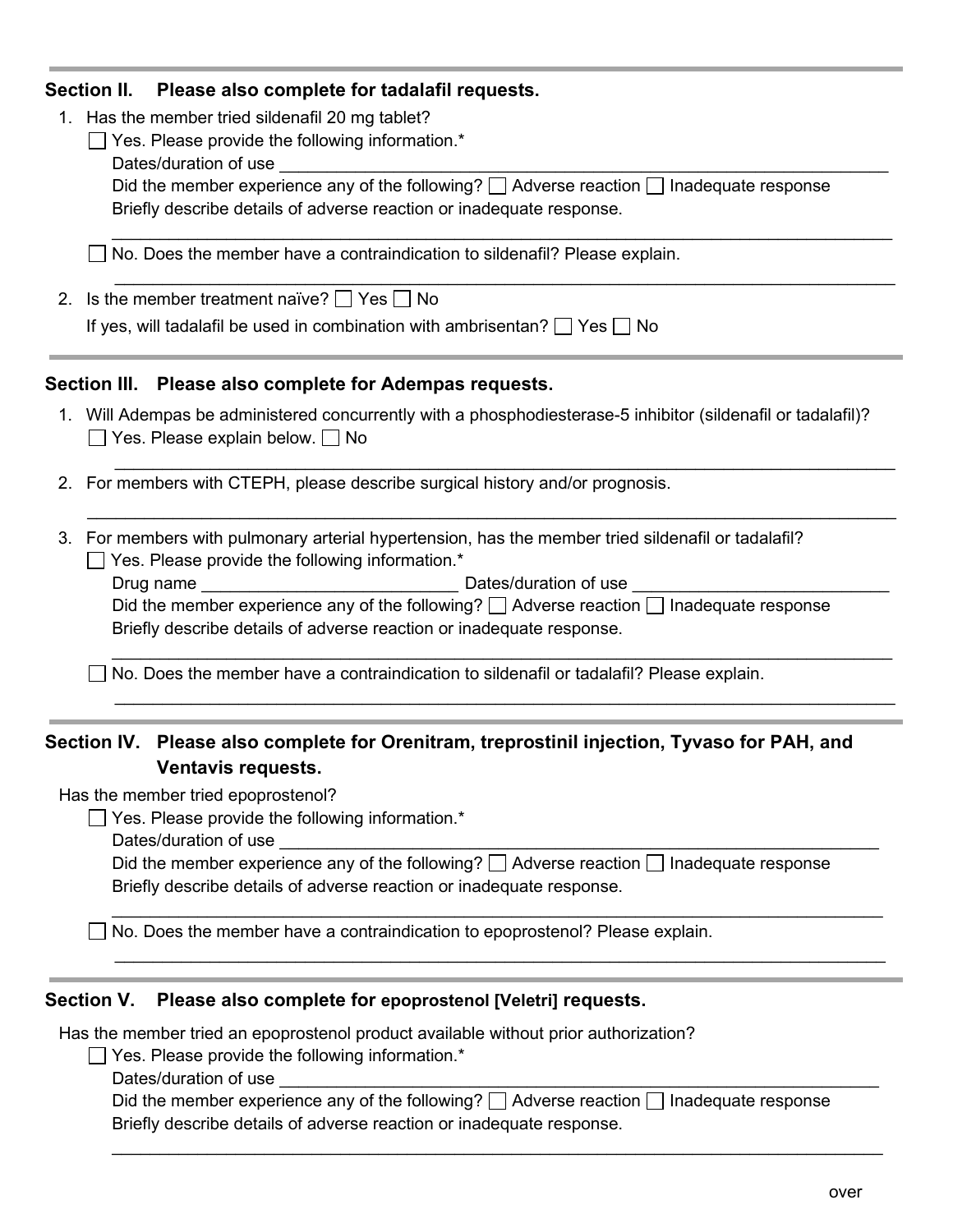$\Box$  No. Does the member have a contraindication to an epoprostenol product available without prior authorization? Please explain. \_\_\_\_\_\_\_\_\_\_\_\_\_\_\_\_\_\_\_\_\_\_\_\_\_\_\_\_\_\_\_\_\_\_\_\_\_\_\_\_\_\_\_\_\_\_\_\_\_\_\_\_\_\_\_\_

# **Section VI. Please also complete for sildenafil 20 mg tablet and oral suspension requests.**

1. Will sildenafil be administered concurrently with Adempas?  $\Box$  Yes. Please explain below.  $\Box$  No

 $\_$  , and the set of the set of the set of the set of the set of the set of the set of the set of the set of the set of the set of the set of the set of the set of the set of the set of the set of the set of the set of th

2. For sildenafil oral suspension, can the prescribed dose be obtained from the tablet formulation?  $\Box$  Yes  $\Box$  No. Please explain.

\* Please attach a letter documenting additional trials as necessary.

#### **Section VII. Please also complete for bosentan for suspension requests.**

Member's current weight \_\_\_\_\_\_\_\_\_\_\_\_\_\_\_\_\_\_\_\_\_\_\_\_\_\_\_\_\_\_\_\_\_ Date \_\_\_\_\_\_\_\_\_\_\_\_\_\_\_\_\_\_\_\_\_\_\_\_\_\_\_\_ 

### **Section VIII. Please also complete for Uptravi vial requests.**

- 1. Is the member stabilized on Uptravi tablets?
	- □ Yes. Please provide start date. <br>□ No
- 2. Is the member temporarily unable to take oral medications?
	- Yes. Please explain. \_\_\_\_\_\_\_\_\_\_\_\_\_\_\_\_\_\_\_\_\_\_\_\_\_\_\_\_\_\_\_\_\_\_\_\_\_\_\_\_\_\_\_\_\_\_\_\_\_\_\_\_\_\_\_\_\_\_\_\_\_\_\_\_\_
	- $\Box$  No

# **Section IX. Please complete for all requests for non-preferred drug products if one or more preferred drug products have been designated for this class of drugs.**

If one or more preferred drug products have been designated for this class of drugs, and if you are requesting PA for a non-preferred drug product, please provide medical necessity for prescribing the non-preferred drug product rather than the preferred drug product.

 $\_$  , and the set of the set of the set of the set of the set of the set of the set of the set of the set of the set of the set of the set of the set of the set of the set of the set of the set of the set of the set of th  $\_$  , and the set of the set of the set of the set of the set of the set of the set of the set of the set of the set of the set of the set of the set of the set of the set of the set of the set of the set of the set of th

| <b>Prescriber information</b>                                                                                                                                                                                                  |                                                     |                                       |                                                                                                                                                                                                                                    |
|--------------------------------------------------------------------------------------------------------------------------------------------------------------------------------------------------------------------------------|-----------------------------------------------------|---------------------------------------|------------------------------------------------------------------------------------------------------------------------------------------------------------------------------------------------------------------------------------|
|                                                                                                                                                                                                                                |                                                     | First name* <u>__________________</u> | <b>MI</b> and the set of the set of the set of the set of the set of the set of the set of the set of the set of the set of the set of the set of the set of the set of the set of the set of the set of the set of the set of the |
|                                                                                                                                                                                                                                | Individual MH Provider ID <u>__________________</u> |                                       |                                                                                                                                                                                                                                    |
|                                                                                                                                                                                                                                | Office Contact Name                                 |                                       |                                                                                                                                                                                                                                    |
| Address ________________________________City __________________State __________Zip ________________                                                                                                                            |                                                     |                                       |                                                                                                                                                                                                                                    |
| E-mail address and the contract of the contract of the contract of the contract of the contract of the contract of the contract of the contract of the contract of the contract of the contract of the contract of the contrac |                                                     |                                       |                                                                                                                                                                                                                                    |
|                                                                                                                                                                                                                                |                                                     |                                       |                                                                                                                                                                                                                                    |
| * Required                                                                                                                                                                                                                     |                                                     |                                       |                                                                                                                                                                                                                                    |

## **Prescribing provider's attestation, signature, and date**

I certify under the pains and penalties of perjury that I am the prescribing provider identified in the Prescriber information section of this form. Any attached statement on my letterhead has been reviewed and signed by me. I certify that the medical necessity information (per 130 CMR 450.204) on this form is true, accurate, and complete, to the best of my knowledge. I understand that I may be subject to civil penalties or criminal prosecution for any falsification, omission, or concealment of any material fact contained herein.